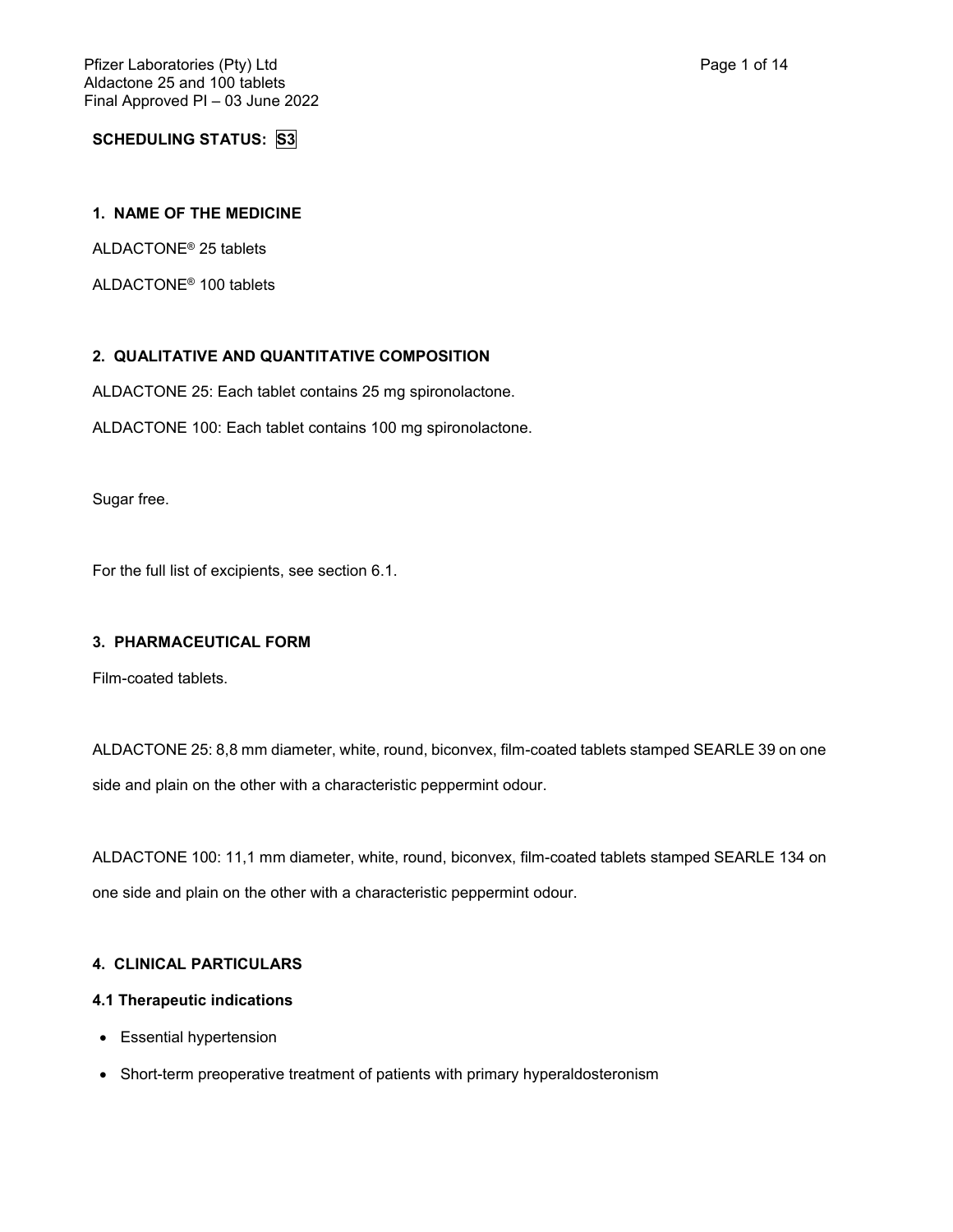- Congestive heart failure (alone or in combination with standard therapy), including severe heart failure (NYHA class III-IV)
- Conditions in which secondary hyperaldosteronism may be present, including liver cirrhosis accompanied by oedema and/or ascites, nephrotic syndrome, and other oedematous conditions (alone or in combination with standard therapy)
- Diuretic-induced hypokalaemia/hypomagnesaemia as adjunctive therapy
- Establishing a diagnosis of primary hyperaldosteronism

#### **4.2 Posology and method of administration**

#### **Posology**

For adults, the daily dose may be given in divided doses or as a single daily dose.

#### *Essential hypertension*

The usual adult dose is 50 mg to 100 mg per day, which for difficult or severe cases may be gradually increased at intervals of 2 weeks up to 200 mg per day. Treatment should be continued for at least 2 weeks to ensure an adequate response to therapy. Dose should be adjusted as necessary.

#### *Congestive heart failure*

An initial daily dose of 100 mg of ALDACTONE administered in either single or divided doses is recommended but may range from 25 mg to 200 mg daily. Maintenance dose should be individually determined.

#### *Severe heart failure in conjunction with standard therapy (NYHA Class III-IV)*

Treatment in conjunction with standard therapy should be initiated at a dose of ALDACTONE 25 mg once daily in patients with a serum potassium  $\leq 5.0$  mmol/L and serum creatinine  $\leq 220$  µmol/L. Patients who tolerate 25 mg once daily may have their dose increased to 50 mg once daily as clinically indicated. Patients who do not tolerate 25 mg once daily may have their dose reduced to 25 mg every other day. See section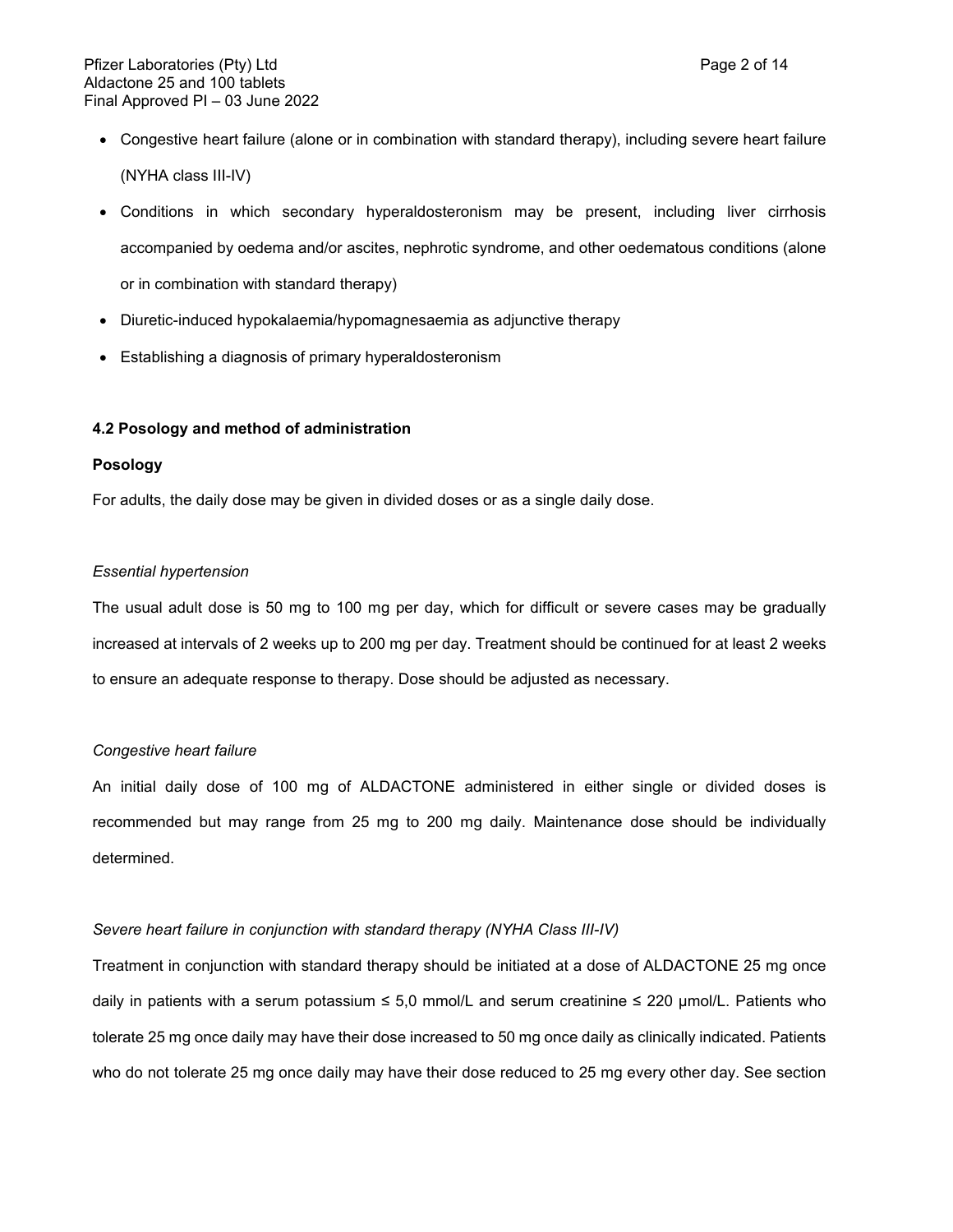4.4, *Hyperkalaemia in patients with severe heart failure*, for advice on monitoring serum potassium and serum creatinine.

#### *Cirrhosis*

If urinary Na+/K+ ratio is greater than 1,0, the usual adult dose is 100 mg per day. If the ratio is less than 1,0, the usual adult dose is 200 mg to 400 mg per day. Maintenance dose should be individually determined.

#### *Nephrotic syndrome*

The usual adult dose is 100 mg to 200 mg per day. ALDACTONE has not been shown to affect the basic pathological process, and its use is advised only if other therapy is ineffective.

#### *Hypokalaemia/hypomagnesaemia*

25 mg to 100 mg daily may be useful in treating diuretic-induced hypokalaemia and/or hypomagnesaemia when oral potassium and/or magnesium supplements are considered inappropriate.

### *Diagnosis and treatment of primary hyperaldosteronism*

ALDACTONE may be employed as an initial diagnostic measure to provide presumptive evidence of primary hyperaldosteronism while patients are on normal diets.

*Long test:* Daily adult dose of 400 mg for 3 to 4 weeks. Correction of hypokalaemia and of hypertension provides presumptive evidence for the diagnosis of primary hyperaldosteronism.

*Short test*: Daily adult dose of 400 mg for 4 days. If serum potassium increases during ALDACTONE administration, but drops when ALDACTONE is discontinued, a presumptive diagnosis of primary hyperaldosteronism should be considered.

### *Short-term preoperative treatment of primary hyperaldosteronism*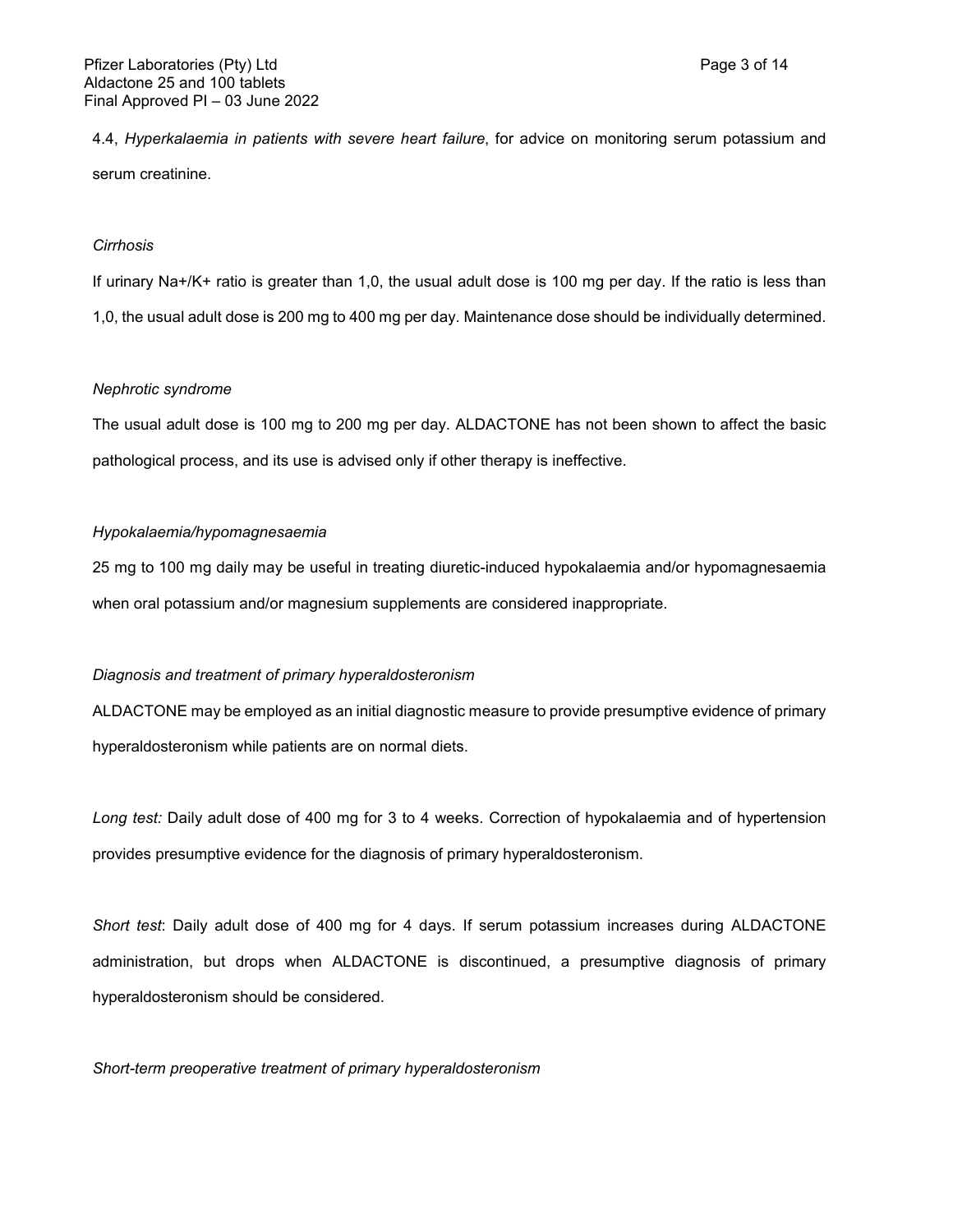After the diagnosis of hyperaldosteronism has been established by more definitive testing procedures, ALDACTONE may be administered in daily doses of 100 mg to 400 mg in preparation for surgery. For patients who are considered unsuitable candidates for surgery, ALDACTONE may be employed for longterm maintenance therapy at the lowest effective dosage determined for the individual patient.

# **Paediatric population**

Initial daily dosage is 3 mg/kg body weight given in divided doses. Dosage should be adjusted on the basis of response and tolerance. ALDACTONE is insoluble in water but the tablets may be crushed and given in suspension if necessary.

## **Method of administration**

For oral use.

## **4.3 Contraindications**

ALDACTONE is contraindicated in adult and paediatric patients with:

- hypersensitivity to spironolactone or to any of the excipients of ALDACTONE (listed in section 6.1)
- acute renal insufficiency
- rapidly progressing impairment of renal function
- anuria
- hyperkalaemia
- concomitant use of eplerenone
- Addison's disease

### **4.4 Special warnings and precautions for use**

Concomitant use of spironolactone, such as contained in ALDACTONE, with other potassium-sparing diuretics, angiotensin-converting enzyme (ACE) inhibitors, nonsteroidal anti-inflammatory drugs (NSAIDs), angiotensin II antagonists, aldosterone blockers, heparin, low molecular weight heparin or other medicines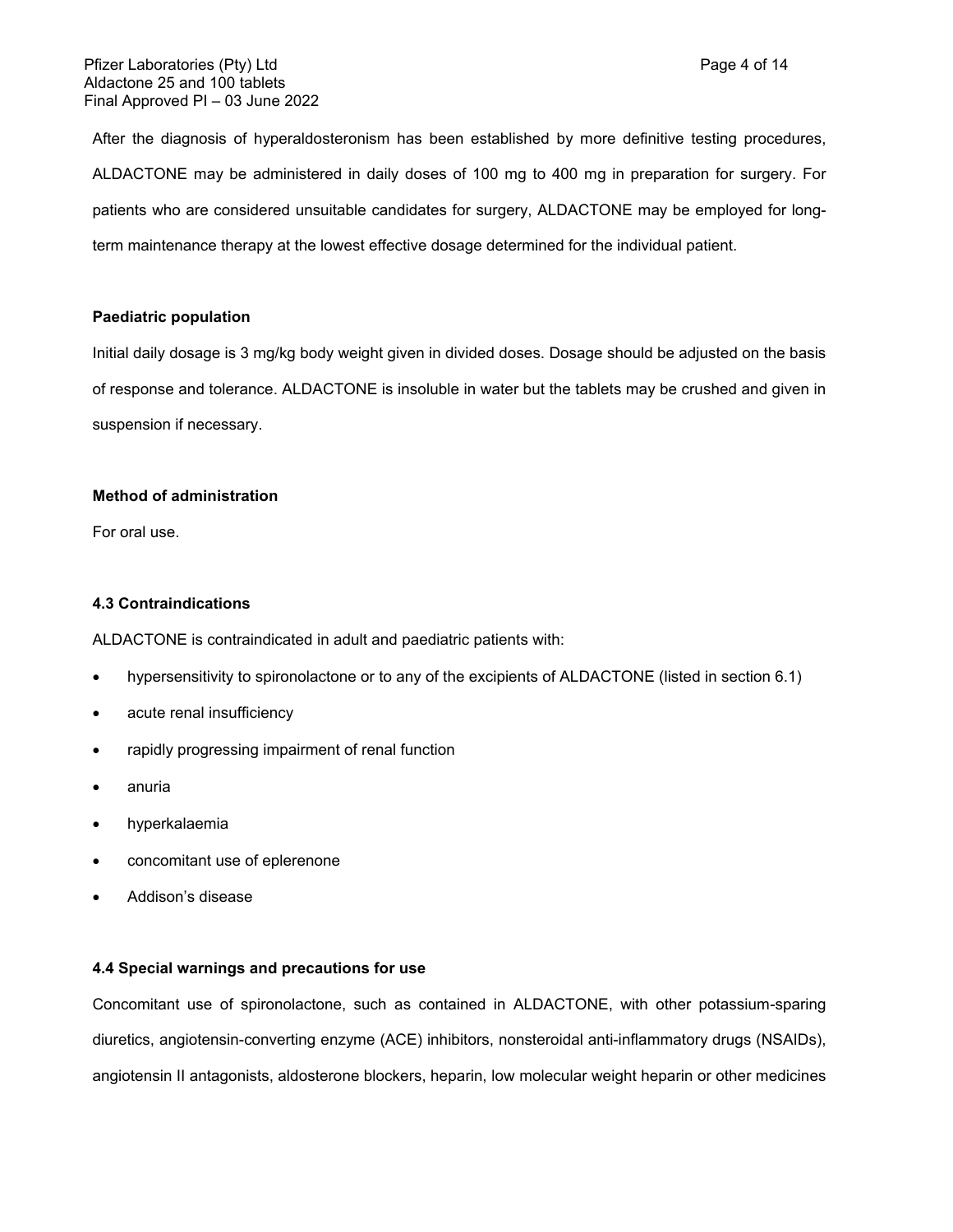or conditions known to cause hyperkalaemia, potassium supplements, a diet rich in potassium, or salt substitutes containing potassium, may lead to severe hyperkalaemia.

Reversible hyperchloraemic metabolic acidosis, usually in association with hyperkalaemia has been reported to occur in some patients with decompensated hepatic cirrhosis, even in the presence of normal renal function.

Caution should be observed in the presence of liver disease as hepatic coma may be precipitated in susceptible subjects. Periodic estimation of serum electrolytes may be desirable.

#### *Hyperkalaemia in patients with severe heart failure*

Hyperkalaemia may be fatal. It is critical to monitor and manage serum potassium in patients with severe heart failure receiving ALDACTONE. Avoid using other potassium-sparing diuretics. Avoid using oral potassium supplements in patients with serum potassium > 3,5 mmol/L. The recommended monitoring for potassium and creatinine is one week after initiation or increase in dose of ALDACTONE, monthly for the first 3 months, then quarterly for a year, and then every 6 months. Discontinue or interrupt treatment for serum potassium > 5 mmol/L or for serum creatinine > 350 µmol/L (see section 4.2, *Severe heart failure in conjunction with standard therapy (NYHA Class III-IV)*.

### **4.5 Interaction with other medicines and other forms of interaction**

Concomitant use of medicines known to cause hyperkalaemia with ALDACTONE may result in severe hyperkalaemia.

ALDACTONE may have an additive effect when given concomitantly with other diuretics and antihypertensive medicines. The dose of such medicines may need to be reduced when ALDACTONE is added to the treatment regimen.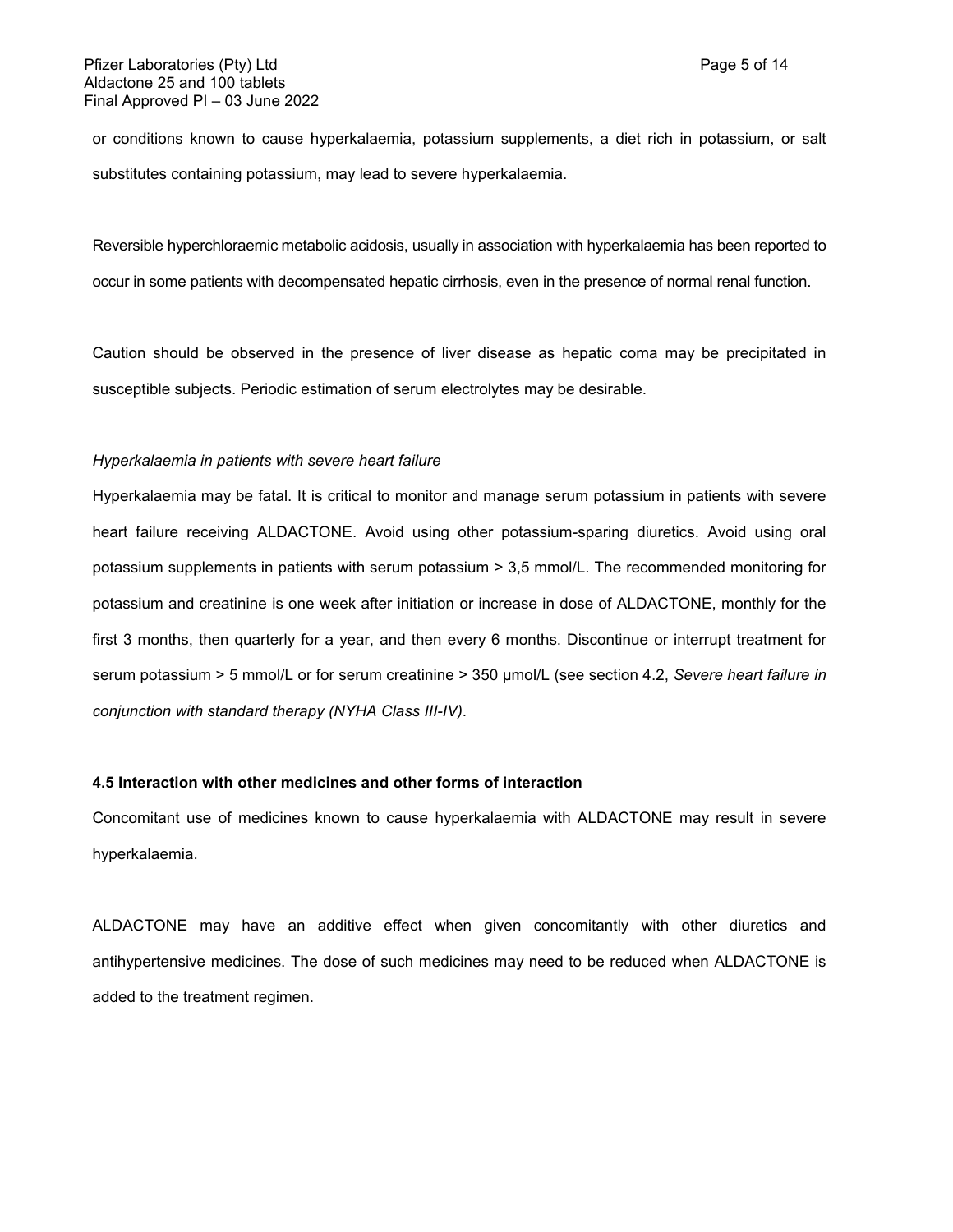ALDACTONE reduces vascular responsiveness to norepinephrine (noradrenaline). Caution should be exercised in the management of patients subjected to anaesthesia while they are being treated with ALDACTONE.

ALDACTONE has been shown to increase the half-life of digoxin.

Aspirin, and other NSAIDS such as indomethacin and mefenamic acid may attenuate the natriuretic efficacy of diuretics due to inhibition of intrarenal synthesis of prostaglandins and have been shown to attenuate the diuretic effect of ALDACTONE.

ALDACTONE enhances the metabolism of antipyrine.

ALDACTONE can interfere with assays for plasma digoxin concentrations.

Hyperkalaemic metabolic acidosis has been reported in patients given ALDACTONE concurrently with ammonium chloride or cholestyramine.

Coadministration of ALDACTONE with carbenoxolone may result in decreased efficacy of either medicine.

ALDACTONE binds to the androgen receptor and may increase prostate specific antigen (PSA) levels in abiraterone-treated prostate cancer patients. Use with abiraterone is not recommended.

#### **4.6 Fertility, pregnancy and lactation**

Safety in pregnancy and lactation has not been established.

## **Pregnancy**

Feminisation has been observed in male rat foetuses.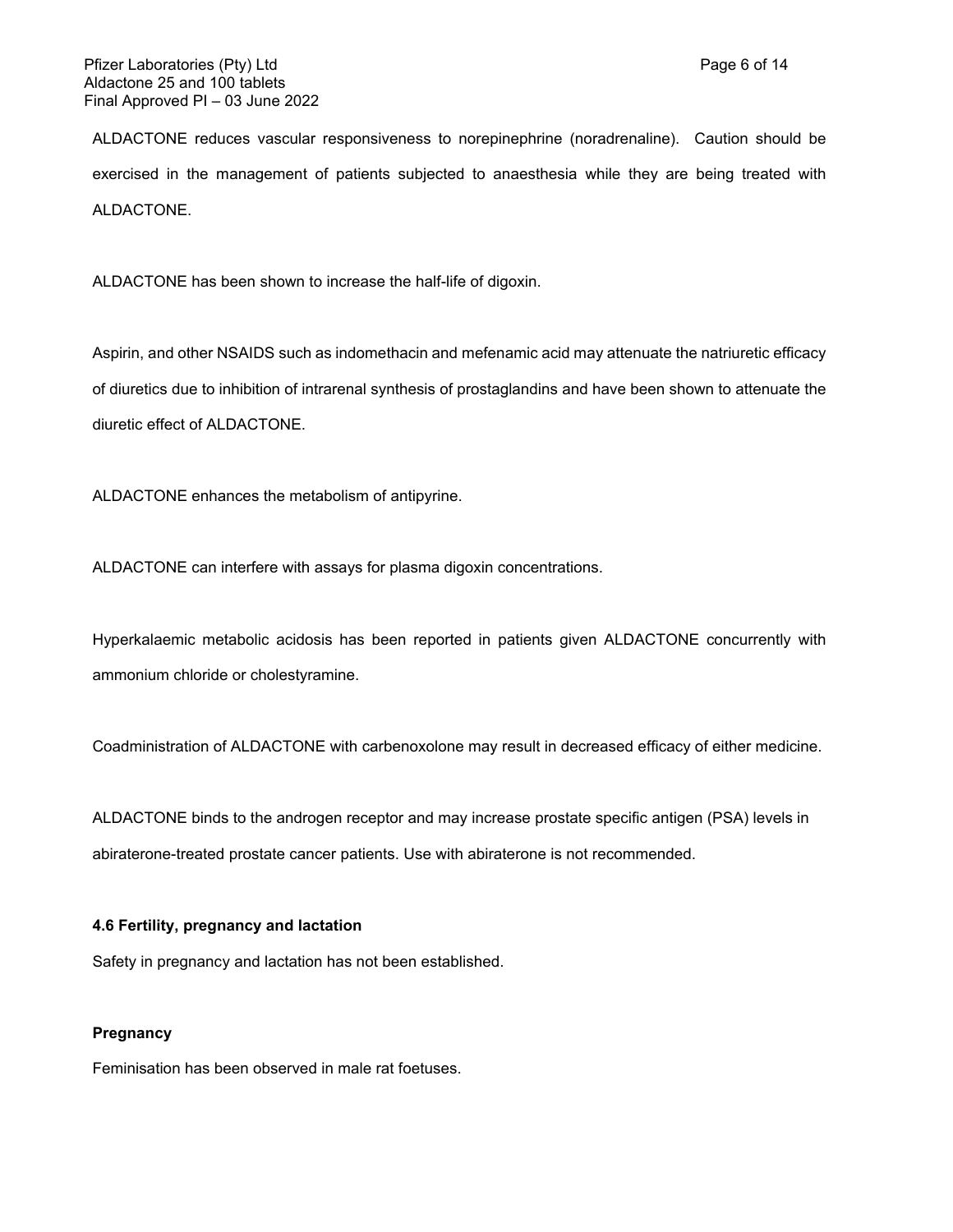## **Breastfeeding**

Metabolites of spironolactone have been detected in breast milk. If use of ALDACTONE is considered essential, an alternative method of infant feeding should be instituted.

## **4.7 Effects on ability to drive and use machines**

Somnolence and dizziness have been reported to occur. Caution is advised when driving or operating machinery until the response to treatment with ALDACTONE has been determined.

## **4.8 Undesirable effects**

The following side effects have been reported in association with ALDACTONE therapy.

## *Tabulated summary of adverse reactions*

The table below lists the adverse reactions by system organ class and frequency using the following convention: Very common (≥ 1/10); common (≥ 1/100 to < 1/10); uncommon (≥ 1/1 000 to < 1/100); rare (≥ 1/10 000 to < 1/1 000); very rare (< 1/10 000) and not known (cannot be estimated from the available data).

| System organ class         | <b>Frequency</b> | Side effects           |
|----------------------------|------------------|------------------------|
| Neoplasms benign,          | Uncommon         | Benign breast neoplasm |
| malignant and              |                  | (male)                 |
| unspecified                |                  |                        |
| (including cysts and       |                  |                        |
| polyps)                    |                  |                        |
| <b>Blood and lymphatic</b> | Frequency not    | Agranulocytosis,       |
| system disorders           | known (cannot be | leukopenia,            |
|                            | estimated from   | thrombocytopenia       |
|                            | available data)  |                        |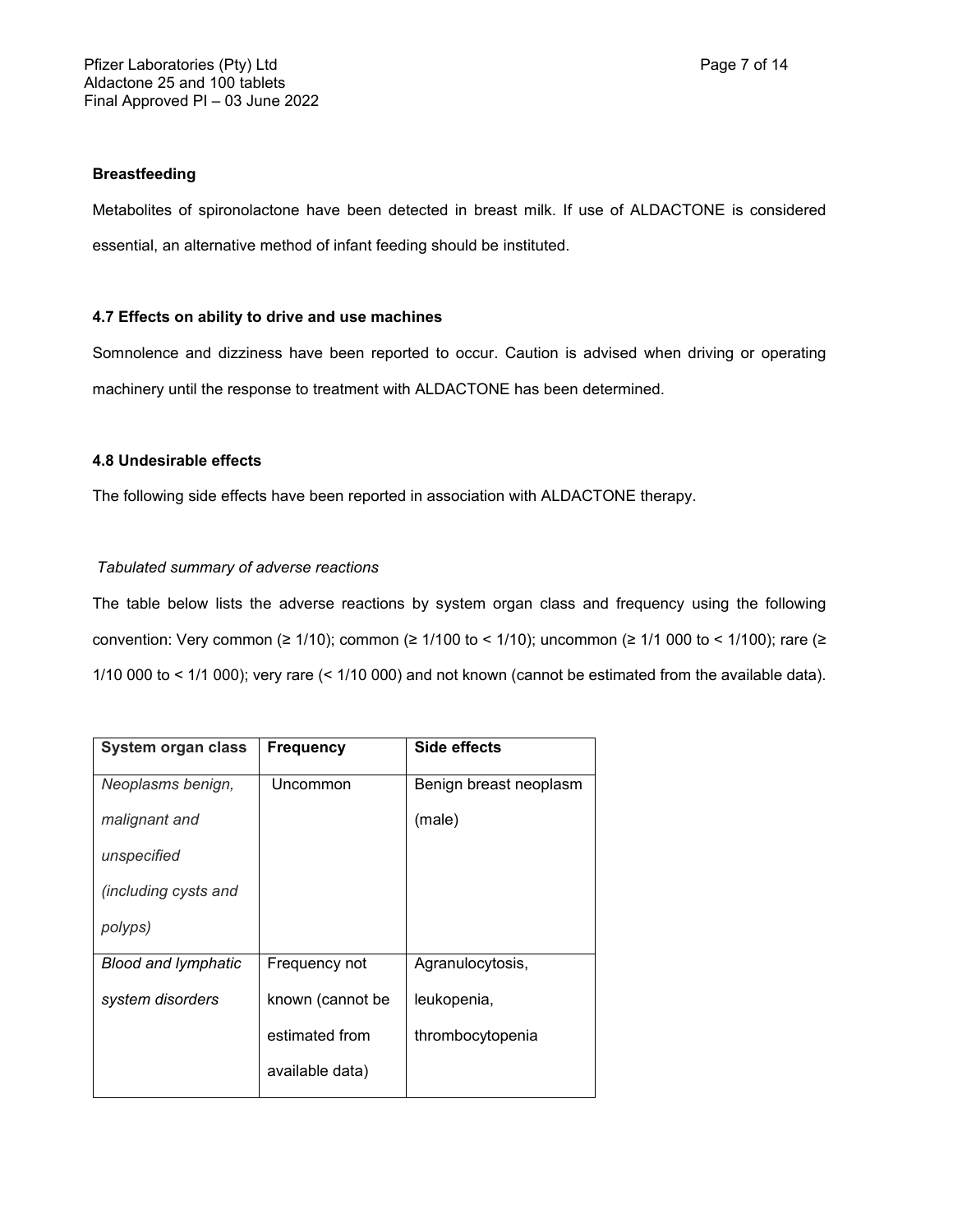### Pfizer Laboratories (Pty) Ltd Page 8 of 14 Aldactone 25 and 100 tablets Final Approved PI – 03 June 2022

| Metabolism and        | Very common      | Hyperkalaemia             |  |
|-----------------------|------------------|---------------------------|--|
| nutrition disorders   | Uncommon         | Electrolyte imbalance     |  |
| Psychiatric disorders | Common           | Confusional state         |  |
|                       | Frequency not    | Libido disorder           |  |
|                       | known (cannot be |                           |  |
|                       | estimated from   |                           |  |
|                       | available data)  |                           |  |
| Nervous system        | Common           | <b>Dizziness</b>          |  |
| disorders             |                  |                           |  |
| Gastrointestinal      | Common           | Nausea                    |  |
| disorders             | Frequency not    | Gastrointestinal disorder |  |
|                       | known (cannot be |                           |  |
|                       | estimated from   |                           |  |
|                       | available data)  |                           |  |
| Hepato-biliary        | Uncommon         | Abnormal hepatic          |  |
| disorders             |                  | function                  |  |
| Skin and              | Common           | Pruritus, rash            |  |
| subcutaneous tissue   | Uncommon         | Urticaria                 |  |
| disorders             | Frequency not    | Toxic epidermal           |  |
|                       | known (cannot be | necrolysis (TEN),         |  |
|                       | estimated from   | Stevens-Johnson           |  |
|                       | available data)  | syndrome (SJS), Drug      |  |
|                       |                  | reaction with             |  |
|                       |                  | eosinophilia and          |  |
|                       |                  | systemic symptoms         |  |
|                       |                  | (DRESS),                  |  |
|                       |                  | alopecia, hypertrichosis  |  |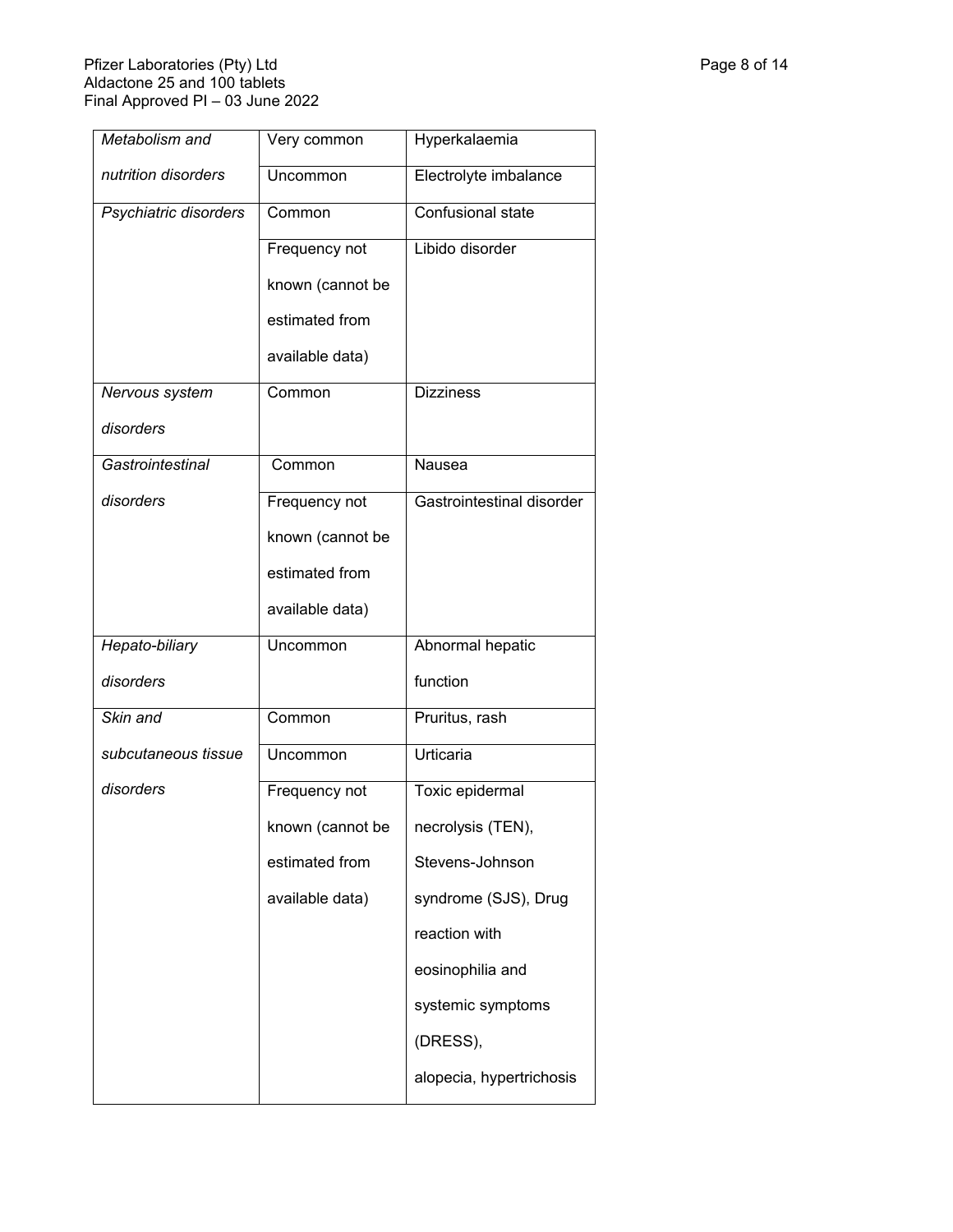| Musculoskeletal,                                    | Common   | Muscle spasms          |  |
|-----------------------------------------------------|----------|------------------------|--|
| connective tissue                                   |          |                        |  |
| and bone disorders                                  |          |                        |  |
| Renal and urinary                                   | Common   | Acute kidney injury    |  |
| disorders                                           |          |                        |  |
| Reproductive system                                 | Common   | Gynaecomastia*, breast |  |
| and breast disorders                                |          | pain (male)            |  |
|                                                     | Uncommon | Menstrual disorder,    |  |
|                                                     |          | breast pain (female)   |  |
| General disorders                                   | Common   | Malaise                |  |
| and administration                                  |          |                        |  |
| site conditions                                     |          |                        |  |
| * Gynaecomastia may be reversible when ALDACTONE is |          |                        |  |
| discontinued.                                       |          |                        |  |

# *Reporting of suspected adverse reactions*

Reporting suspected adverse reactions after authorisation of the medicine is important. It allows continued monitoring of the benefit/risk balance of the medicine. Health care providers are asked to report any suspected adverse reactions to SAHPRA via the "**6.04 Adverse Drug Reactions Reporting Form**", found online under SAHPRA's publications: <https://www.sahpra.org.za/Publications/Index/8>

### **4.9 Overdose**

Acute overdosage may be manifested by drowsiness, mental confusion, nausea, vomiting, dizziness or diarrhoea.

*Hyperkalaemia*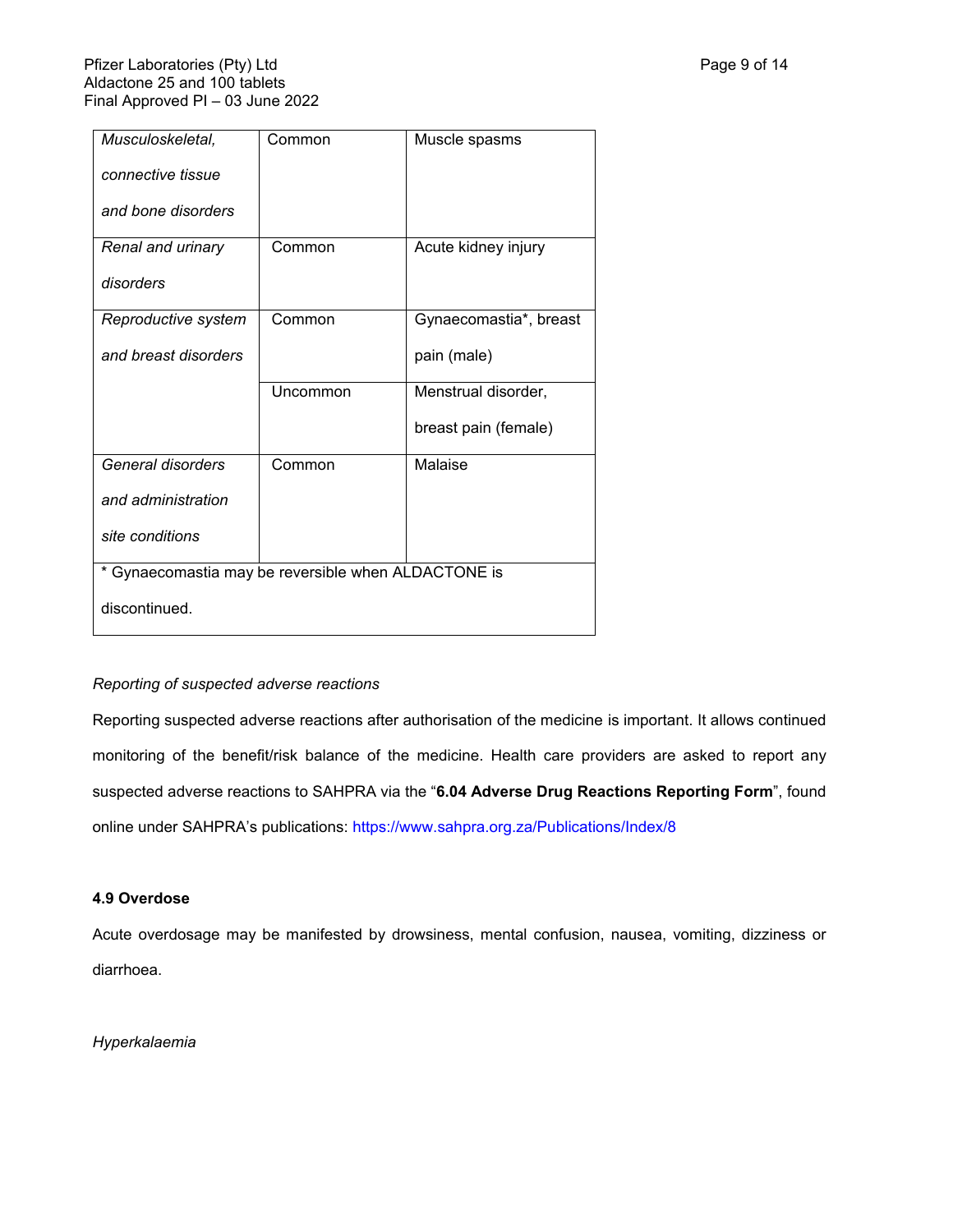Electrocardiographic changes give the earliest indications of pathologically disturbed serum potassium levels. In the event of hyperkalaemia, discontinue ALDACTONE, reduce potassium intake and administer potassium-excreting diuretics and intravenous glucose with insulin or an oral ion-exchange resin as appropriate.

## **5. PHARMACOLOGICAL PROPERTIES**

#### **5.1 Pharmacodynamic properties**

Category and class: A 18.1 Diuretics.

Spironolactone is a specific pharmacologic antagonist of aldosterone, acting primarily through competitive binding of receptors at the aldosterone-dependent sodium-potassium exchange site in the distal convoluted renal tubule. Spironolactone causes increased amounts of sodium and water to be excreted, while potassium is retained.

### **5.2 Pharmacokinetic properties**

Spironolactone is metabolised to sulfur-containing medicines that are thought to be primarily responsible, together with spironolactone, for the therapeutic effects of the medicine. The following pharmacokinetic data were obtained from 12 healthy volunteers following the administration of 100 mg of spironolactone daily for 15 days. On the 15th day, spironolactone was given immediately after a low-fat breakfast and blood was drawn thereafter.

| Accumulation    | Mean peak     | Mean (SD)   |
|-----------------|---------------|-------------|
| factor:         | serum         | elimination |
| AUC (0 - 24     | concentration | half-life   |
| hours, day 15)/ |               |             |
| AUC (0 - 24     |               |             |
| hours, day 1)   |               |             |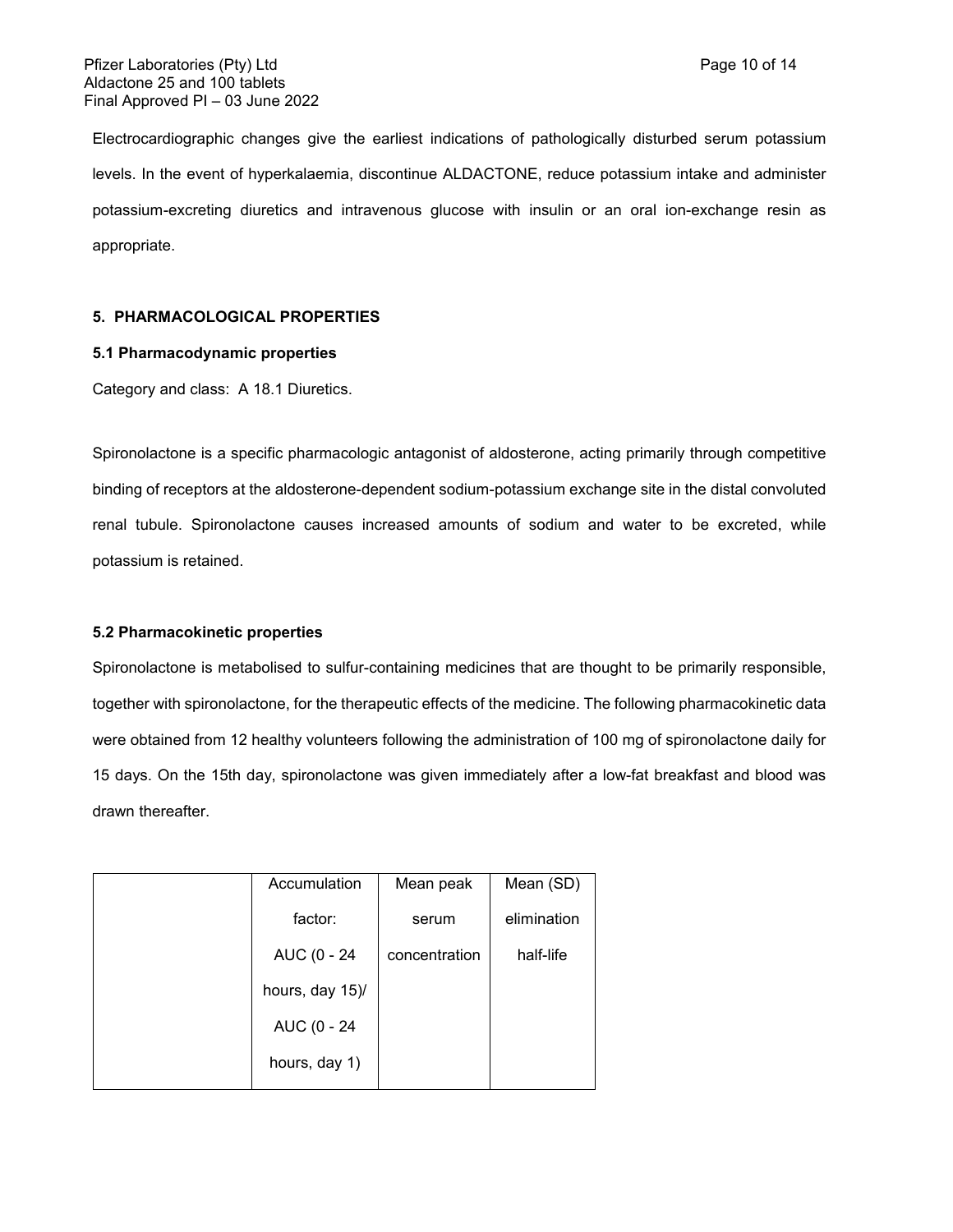| $7 - \alpha$ - (thiomethyl) | 1,25 | 391 ng/mL at | 13,8 hours    |
|-----------------------------|------|--------------|---------------|
| spirolactone (TMS)          |      | 3,2 hours    | (6,4)         |
| 6-ß-hydroxy-7- α            | 1,50 | 125 ng/mL at | 15,0 hours    |
| (thiomethyl)                |      | 5,1 hours    | (4,0)         |
| spirolactone                |      |              |               |
| (HTMS)                      |      |              |               |
| Canrenone (C)               | 1,41 | 181 ng/mL at | 16,5 hours    |
|                             |      | 4,3 hours    | (6,3)         |
| Spironolactone              | 1,30 | 80 ng/mL at  | Approximate   |
|                             |      | 2,6 hours    | ly 1,4 hours  |
|                             |      |              | (0,5)         |
|                             |      |              | (ß half-life) |
|                             |      |              |               |

The pharmacological activity of spironolactone metabolites in man is not known. However, in the adrenalectomised rat, the antimineralocorticoid activities of the metabolites C, TMS, and HTMS, relative to spironolactone, were 1,10; 1,28; and 0,32 respectively. Relative to spironolactone, their binding affinities to the aldosterone receptors in rat kidney slices were 0,19; 0,86; and 0,06 respectively.

In humans the potencies of TMS and 7- α-thiospirolactone in reversing the effects of the synthetic mineralocorticoid, fludrocortisone, on urinary electrolyte composition were 0,33 and 0,26 respectively, relative to spironolactone. However, since the serum concentrations of these steroids were not determined, their incomplete absorption and/or first-pass metabolism could not be ruled out as a reason for their reduced *in vivo* activities.

Spironolactone and its metabolites are more than 90 % bound to plasma proteins. The metabolites are excreted primarily in the urine and secondarily in bile.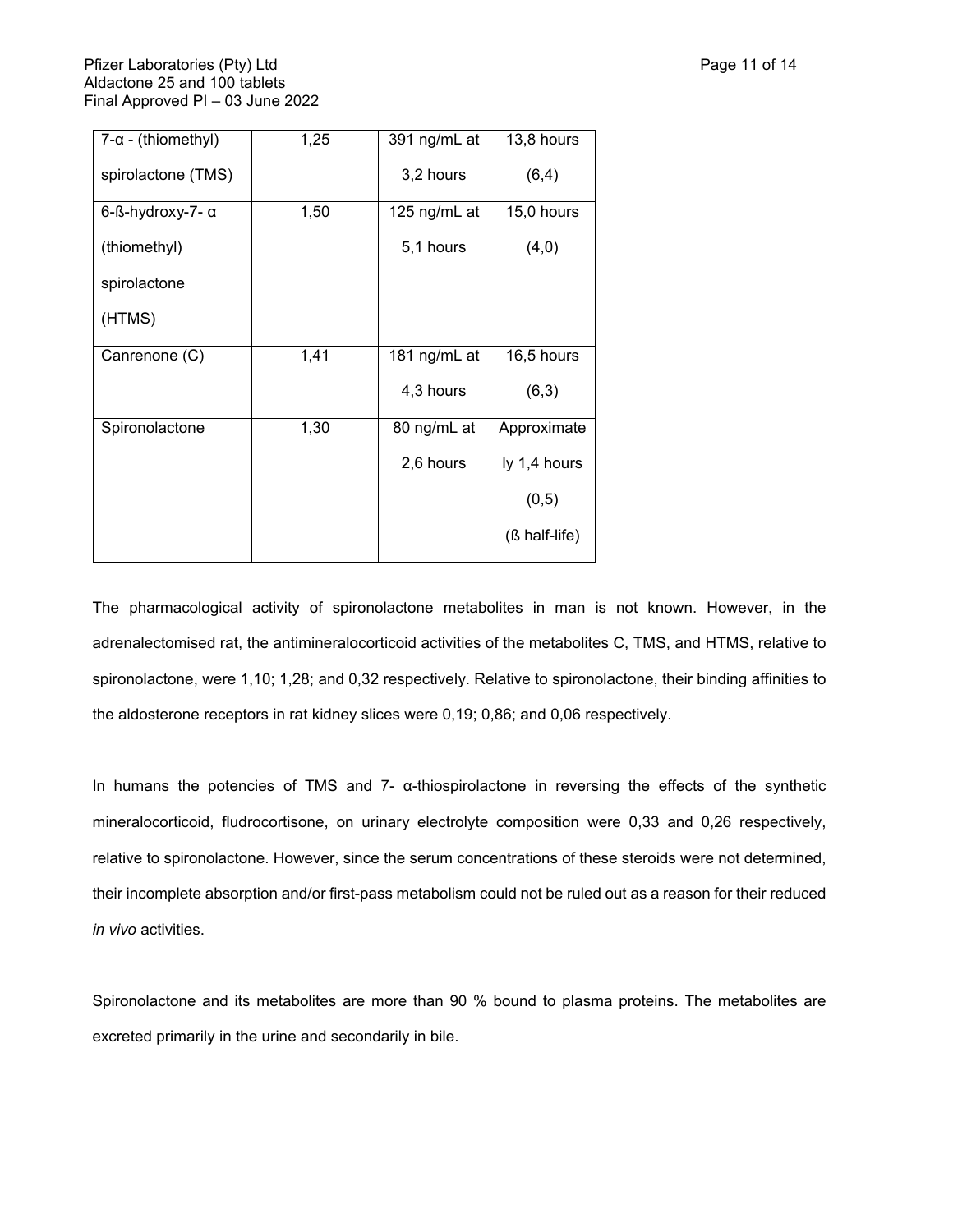The effect of food on spironolactone absorption was assessed in a single-dose study of 9 healthy volunteers. Food increased the bioavailability of unmetabolised spironolactone by almost 100 %. The clinical importance of this finding is not known.

# **6. PHARMACEUTICAL PARTICULARS**

# **6.1 List of excipients**

Calcium sulfate dihydrate

Hydroxypropyl methylcellulose

Magnesium stearate

Maize starch

Opaspray® white

Peppermint flavour

Polyethylene glycol

Povidone

### **6.2 Incompatibilities**

Not applicable.

### **6.3 Shelf life**

60 months.

## **6.4 Special precautions for storage**

Store in a dry place at or below 25 °C.

# **6.5 Nature and contents of container**

ALDACTONE 25: Blisters containing 60 or 100 tablets.

ALDACTONE 100: Blisters of 30 tablets.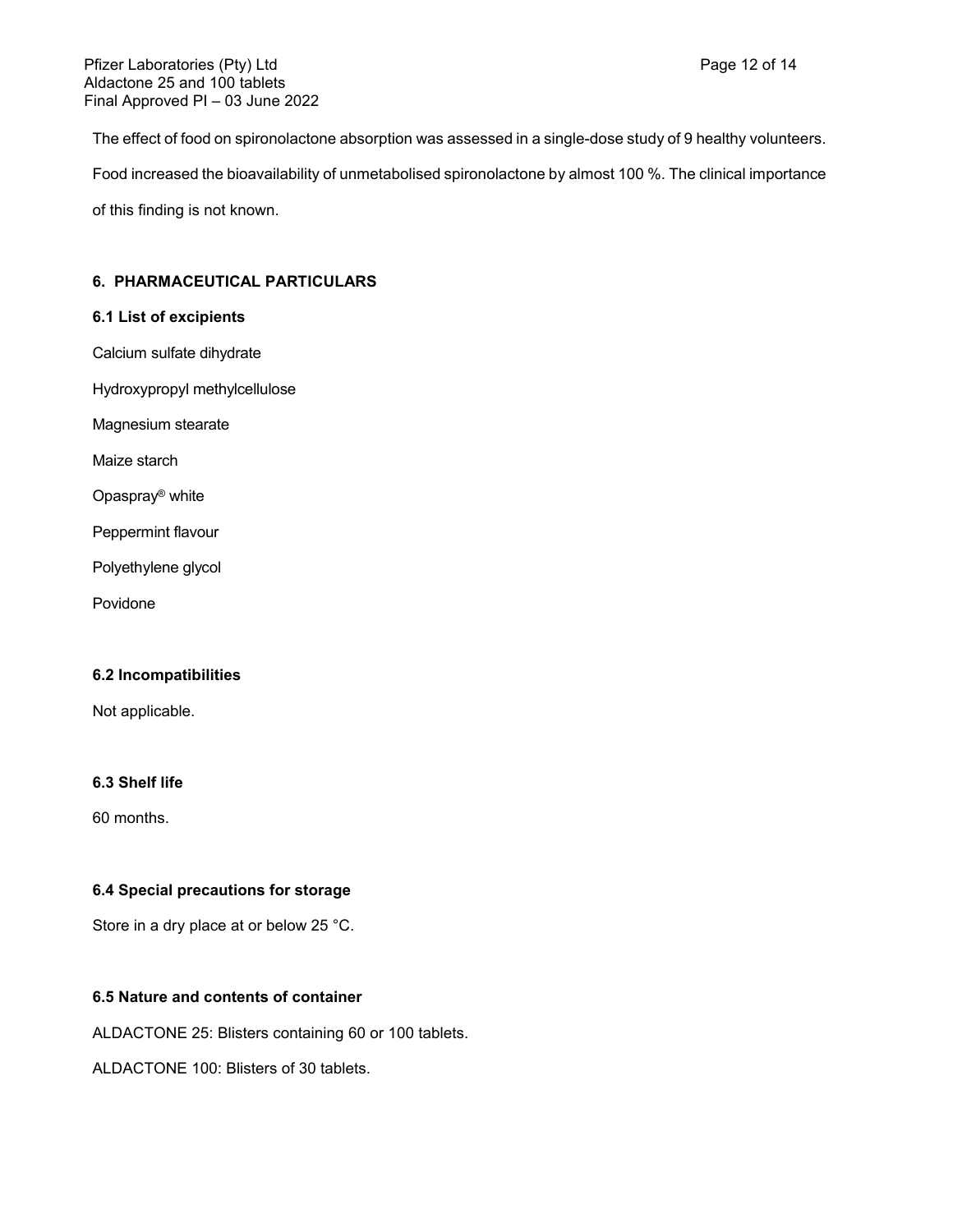Not all pack sizes may be marketed.

# **6.6 Special precautions for disposal**

No special requirements.

# **7. HOLDER OF CERTIFICATE OF REGISTRATION**

Pfizer Laboratories (Pty) Ltd

85 Bute Lane

Sandton 2196

South Africa

Tel: +27(0)11 320 6000 / 0860 734 937 (Toll-free South Africa)

# **8. REGISTRATION/REFERENCE NUMBERS**

ALDACTONE 25 mg: H1941 (Act 101/1965)

ALDACTONE 100 mg: H/18.1/2

# **9. DATE OF FIRST AUTHORISATION**

ALDACTONE 25: Not applicable (Old medicine)

ALDACTONE 100: 07 May 1975

# **10. DATE OF REVISION OF THE TEXT**

03 June 2022

# **BOTSWANA: S2**

ALDACTONE 100 mg

Reg. No.: B9311370